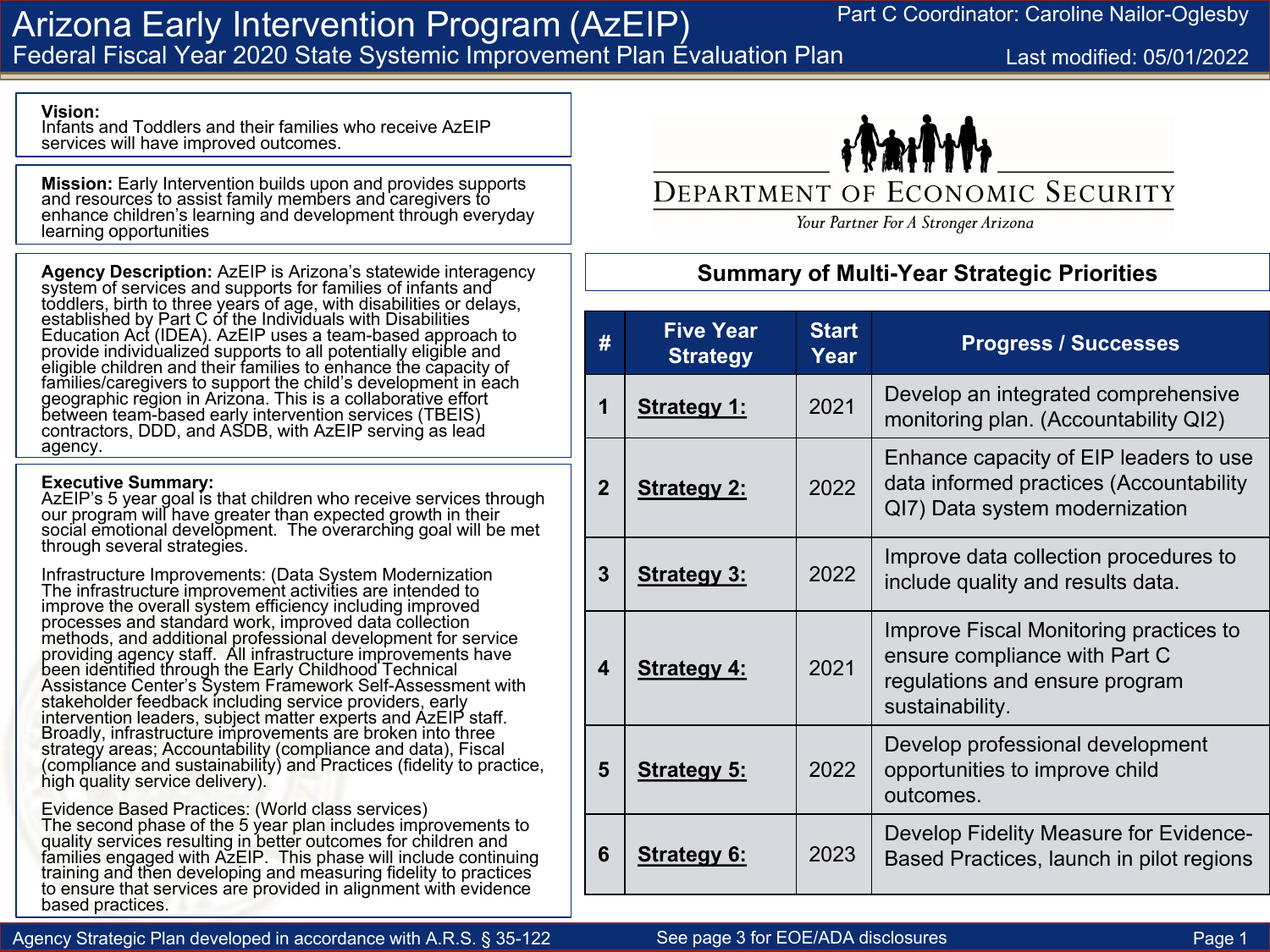**Current Annual Focus** 

| Federal Fiscal Year 2020 State Systemic Improvement Plan Evaluation Plan |  |  |
|--------------------------------------------------------------------------|--|--|

| <b>AIP</b><br># | <b>AIP</b>                                                                                                                                                                                                                                                               | <b>Objective Metrics</b>                                                                                                                                        | <b>Annual Initiatives</b>                                                                                                                                                                                                                                                                                                           |
|-----------------|--------------------------------------------------------------------------------------------------------------------------------------------------------------------------------------------------------------------------------------------------------------------------|-----------------------------------------------------------------------------------------------------------------------------------------------------------------|-------------------------------------------------------------------------------------------------------------------------------------------------------------------------------------------------------------------------------------------------------------------------------------------------------------------------------------|
| #1              | Develop an integrated<br>comprehensive<br>monitoring plan.<br>(Accountability QI2)                                                                                                                                                                                       | Progress measure for<br>completion of internal<br>manual # of Service<br><b>Providing Agency</b><br>(SPA) leaders trained<br>regarding monitoring<br>procedures | Develop comprehensive internal monitoring procedures<br>including data collection, file reviews and fiscal monitoring.<br>Develop system for new levels of engagement of SPAs taking<br>into account new fiscal monitoring results, annual<br>determinations and findings.                                                          |
| #2              | Enhance capacity of<br>EIP leaders to use<br>data informed<br>practices<br>(Accountability QI7)<br>Data system<br>modernization                                                                                                                                          | Progress on data<br>system improvements<br>including report<br>availability                                                                                     | Collection and use of data will be consistent across SPAs<br>Increase data system efficiency with automated compliance<br>determinations and improved reporting for both AzEIP staff<br>and SPA leaders.<br>Increase accessibility to data for SPA leadership and develop<br>additional resources for data analysis at local level. |
| # 3             | Improve data collection<br>Develop additional<br>procedures to include<br>metrics for IFSP<br>quality and results<br>quality review.<br>#of participants who<br>data.<br>receive Child<br>Outcomes TA.<br><b>Child Count data</b><br>including vulnerable<br>populations |                                                                                                                                                                 | Develop a process to monitor IFSP outcomes and services to<br>determine alignment between outcomes and services<br>provided.<br>Increase TA opportunities for data collection best practices<br>including Child Outcomes TA.<br>Increase referrals for children in vulnerable populations and in<br>rural areas.                    |